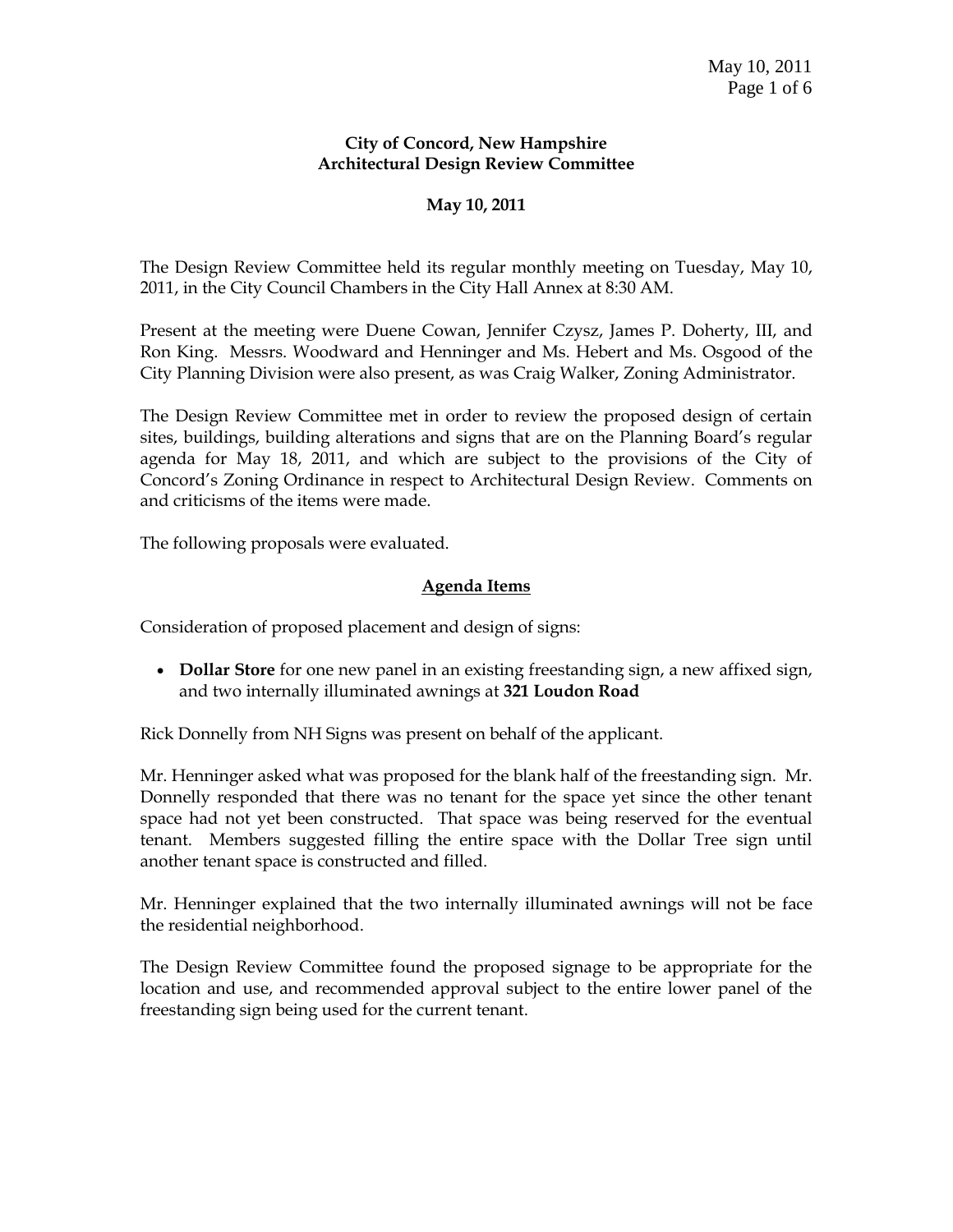**Concord Lincoln** for one replacement panel in an existing freestanding sign at **158 Manchester Street**

There was no one present on behalf of the applicant.

There was a question as to the proposed colors for the sign since the colors had not been noted on the plan. It was determined that it was intended to be a black and grey sign.

The Design Review Committee found the proposed signage to be appropriate for the location and use, and recommended approval as submitted.

 **Pizza Hut** for one replacement panel in an existing freestanding sign at **148 Loudon Road**

There was no one present on behalf of the applicant.

The Design Review Committee found the proposed replacement panel to be appropriate for the location and use, and recommended approval as submitted.

**Saymore Trophy** for four affixed signs at **64 Old Suncook Road**

Greg Slossar was present as applicant.

Mr. Henninger pointed out that this property is located at the corner of Old Suncook Road and Airport Road and that Saymore Trophy is the only occupant of the building.

The Design Review Committee found the proposed signage to be appropriate for the location and use, and recommended approval as submitted.

**Tire Warehouse** for one replacement freestanding sign at **39 Fisherville Road** 

Rick Donnelly from NH Signs was present on behalf of the applicant and noted that the new panel is actually a smaller sign than the existing sign. This will be a new sign box.

The Design Review Committee found the new sign to be an improvement over the current design and recommended approval as submitted.

**UNH School of Law** for one affixed and two freestanding signs at **2 White Street**

Mr. Cowan stepped down from the Committee and represented the applicant. He introduced Eric Norman and Peter Husak from the UNH School of Law and Karen Fitzgerald from Nobis Engineering.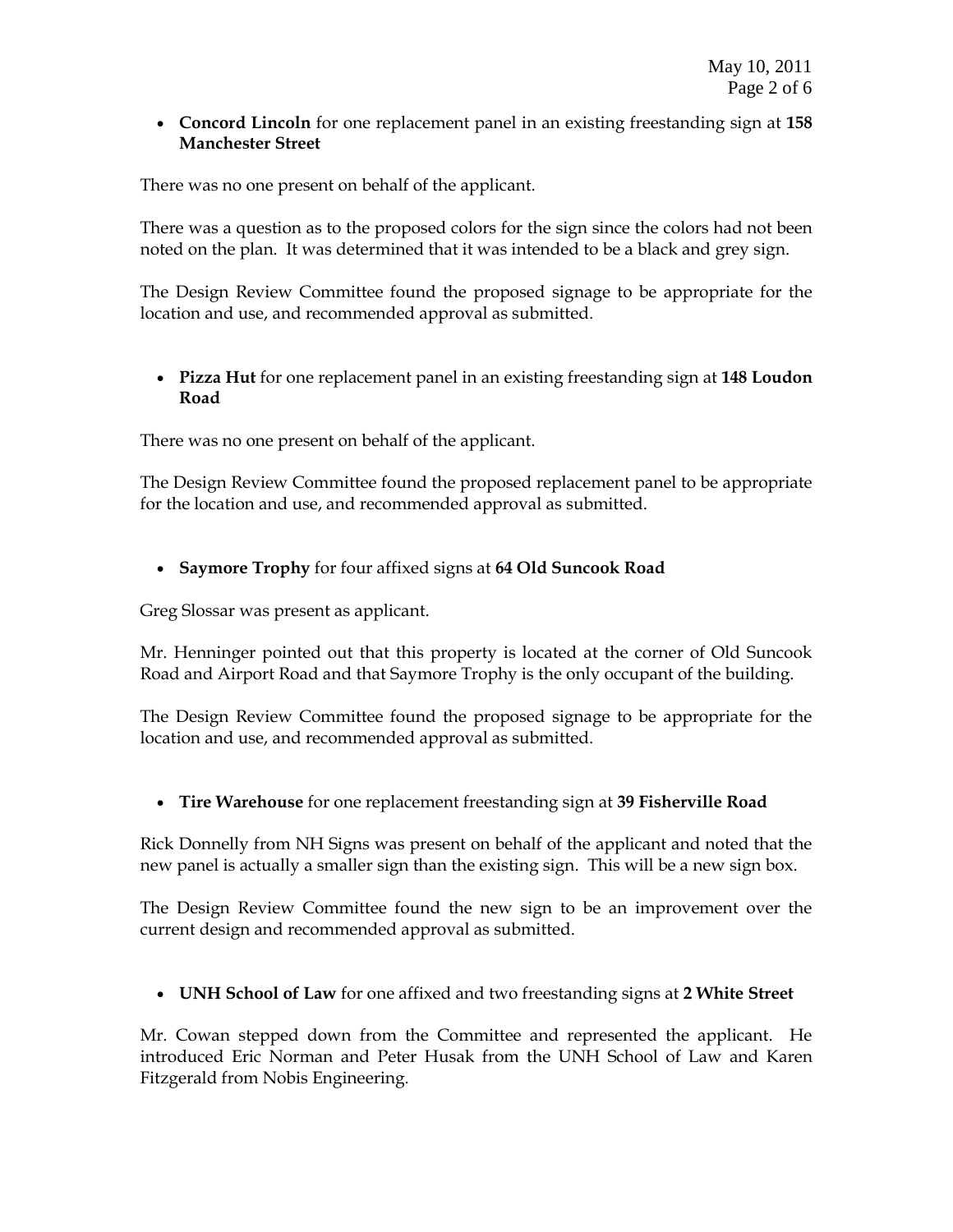Mr. Cowan explained that the building panel is a champagne color and they propose either aluminum or bronze individual letters with halo lighting. The individual letters will be placed on the building as well as on the stone wall at the property entrance. The freestanding sign at the building entrance will be a granite cube that will be etched.

Ms. Fitzgerald presented a plan for a new front entry to the school at the corner of White and Washington Streets. In addition to the new sign on the stone wall, the improvements included the installation of concrete pavers in the sidewalks and walkways, new landscaping and seating walls, and replacement of all of the mature trees.

The Design Review Committee found the proposed signage to be appropriate for the location and use, and recommended approval as submitted using either the aluminum or the bronze for the affixed lettering.

Mr. Henninger asked for a reduced copy of the colored rendering by Thursday for distribution to the Planning Board.

# Site and building plans by **St. Paul's School** at the corner of **Dunbarton and Silk Farm Roads**. **(#2011-24)**

Mr. Henninger introduced this proposal to construct a synthetic turf field off Silk Farm Road near the discontinued Dunbarton Road. He reported they also propose a long stretch of sidewalk onto the site and a small accessory building.

Dick Webb, architect with CHA Sports was present with Karl Lebo on behalf of the applicant.

Mr. Webb explained that there will be a parking capacity of 43 spaces. The  $400' \times 430'$ synthetic turf field will allow either a game field or two practice fields. Bleachers will be available with a total capacity of 400 seats. The turf area is proposed to be lighted primarily for late afternoon practices in the Fall. There could also be a Friday evening game if the field was needed. The main purpose of the fields will be field hockey and lacrosse.

This will be completely permeable, and completely vertically draining. There will be six 90 foot tall light poles placed at the midpoints and ends of the field, with the lighting controlled so that it shines on only the field itself.

Mr. Lebo described the support building proposed to be located at the northeast corner of the field. He explained it will house rest rooms, a training room, an equipment room, and will have a covered porch. The building will have white clapboard siding with white trim and St. Paul's green doors. The only light fixtures will be a barn light over the mechanical room and a series of recessed fixtures in the porch ceiling. He explained they tried mimic the appearance of the barns on the campus.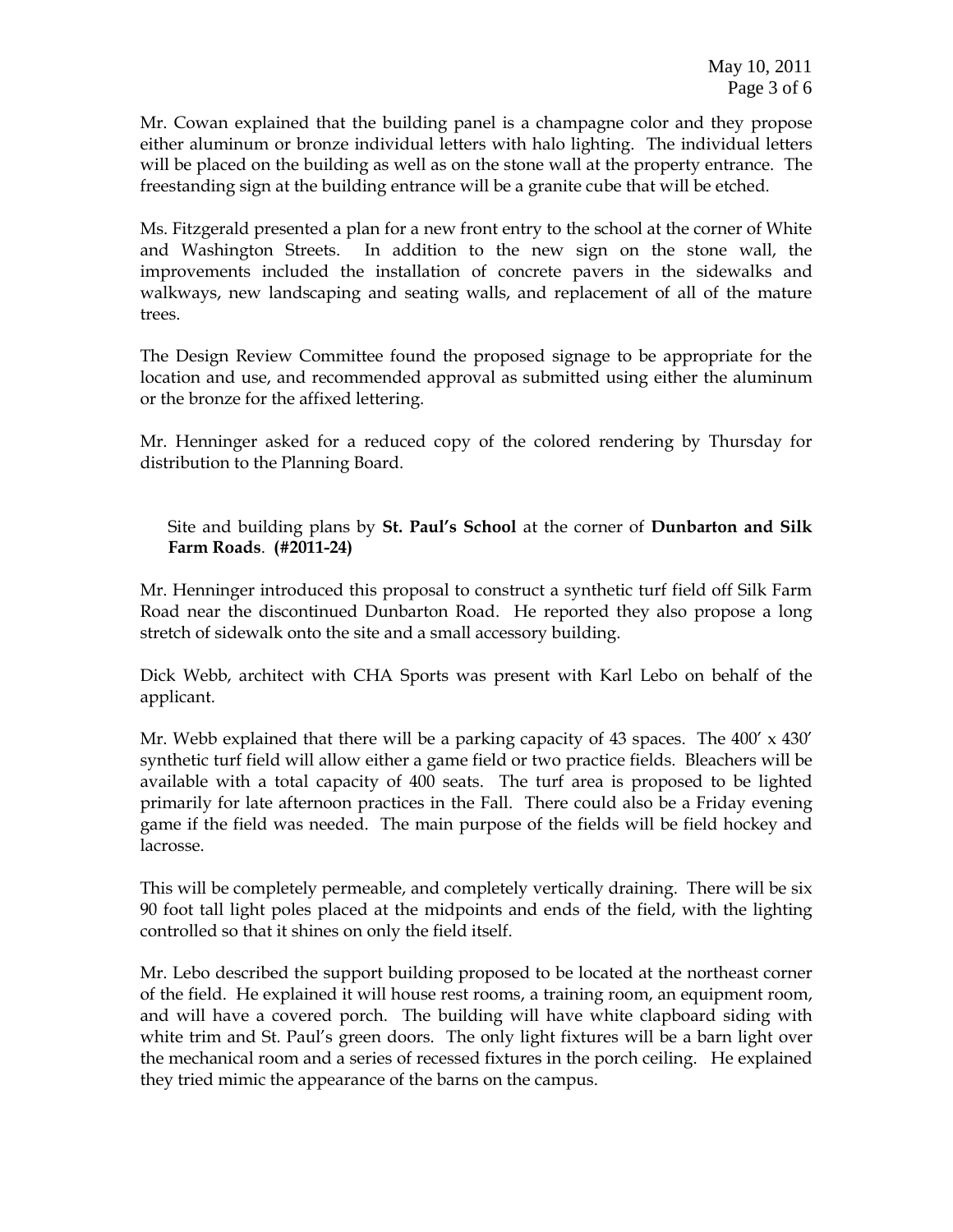The Design Review Committee recommended approval as submitted.

Site and building plans by **Venezia Realty Associates, LLC** at **60 D'Amante Drive**. **(#2011-21)**

John Jordan, architect, and Matt Peterson from Hillside Design Group, Inc. were present on behalf of the applicant.

Mr. Henninger reminded members that last month they had informally reviewed this plan for a new building on an open pad adjacent to the existing 99 Restaurant. He explained there would be three tenants in this building. He reported comments had been made and the applicant had returned with a revised design based on those comments. He reported that this application is scheduled for Determination of Completion by the Planning Board in May with a public hearing in June.

Mr. Jordan explained they had tried to use the horizontal line of the 99 Restaurant on the proposed adjacent building. They had also used vertical elements to try to mimic the vertical lines of the 99 Restaurant. They were not trying to match the existing building but to work with it.

Mr. Henninger noted that the surrounding properties housing the big boxes typically had dryvit facades. He also recommended using dumpster screening that matched the façade.

Mr. Cowan felt they had broken up the building very well.

Members struggled with the yellow panels shown on the plans. Mr. Jordan responded that it had looked more like tan on the computer screen. He was aiming for a sand color, something that contrasted with white.

The Design Review Committee recommended approval as submitted with the primary color of the building to be tan rather than beige or the yellow shown, and that the dumpster screen match the façade of the building. The committee asked that the Planning staff review and comment on the proposed landscaping plan.

#### **Other Business**

Mr. Woodward then addressed the Committee relative to some concerns expressed to the Planning Board about the interaction of the Design Review Committee and the Planning Board.

He explained that in 2010, Concord 2020 Inc. had hired a facilitator to host a series of public forums concerning the City's land use regulations and development review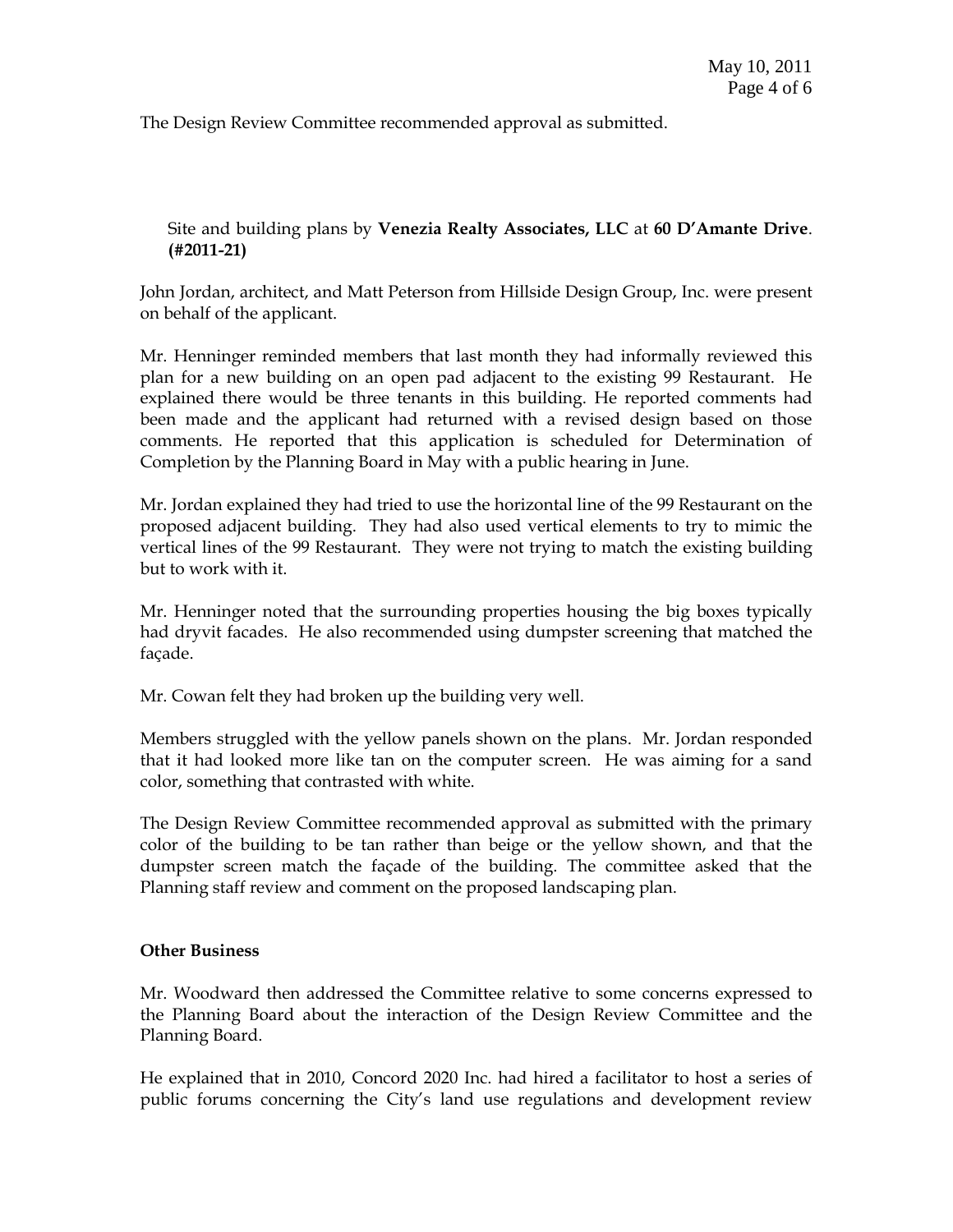practices. Concord 2020 had prepared a report with their findings and recommendations for zoning amendments and other policy changes, and the City's Economic Development Advisory Committee (EDAC) had prepared its own report of the Committee's views and reactions to the 2020 Report. These reports were forwarded to the City Council and referred to the Community Development Department.

The Deputy City Manager for Development has prepared an initial response to the referral from the Council and asked the Planning Board to review it. He had asked that the Board specifically consider several items in the report with regard to EDAC's recommendations that the Design Review Committee be formalized as a committee with a member of the committee serving as chairperson, and that the Board not be able to overrule the Design Review Committee except in the case of an appeal from an applicant.

Mr. Woodward indicated that the Planning Board had discussed the matter and concluded that a joint meeting with the Design Review Committee might be fruitful to share thoughts about the design review process and criticisms thereof.

Mr. Woodward explained that Design Review was adopted in the Zoning Ordinance the 1960s and was expanded in the 1970's to apply to developments that were subject to site plan review. The Design Review Committee was convened by the Board in 1978 as a panel of professionals to offer advice to the Planning Board, and to offer design advice to applicants, many of whom at that time did not retain design professionals of their own. In 1990, the Board formally included a section on the Committee in its Site Plan Regulations, and at the same time, adopted a set of Architectural Design Guidelines, which were prepared by a local architectural firm and remain in effect.

The Design Review Committee does not hold public hearings but meeting notices are posted in accordance with the Right-to-know Law. The Design Review Committee is not a creature of State statutes and not a creature of City ordinance. They exist through the Site Plan Review Regulations, and have no legal powers of their own.

Mr. Woodward indicated that he had discussed with the City Solicitor the EDAC recommendation that the Planning Board not be allowed to override the recommendation of the Design Review Committee except by appeal of an applicant. The City Solicitor had advised that there is no provision in the statutes for the Planning Board to delegate their power and authority in this situation. Therefore, EDAC's recommendation cannot be implemented because the Planning Board cannot delegate its power to them.

Mr. King asked what a joint meeting would accomplish. Mr. Walker felt that it would almost be more important to get those folks involved who had issues and concerns.

Mr. Doherty reported that he had travelled to many towns in New England to make presentations on behalf of his clients and it had been his experience that it was easier doing business in Concord. Mr. Cowan agreed.

Mr. King reported he would be more interested, before committing to a complete restructure of the existing process, in doing a survey of those people who have been